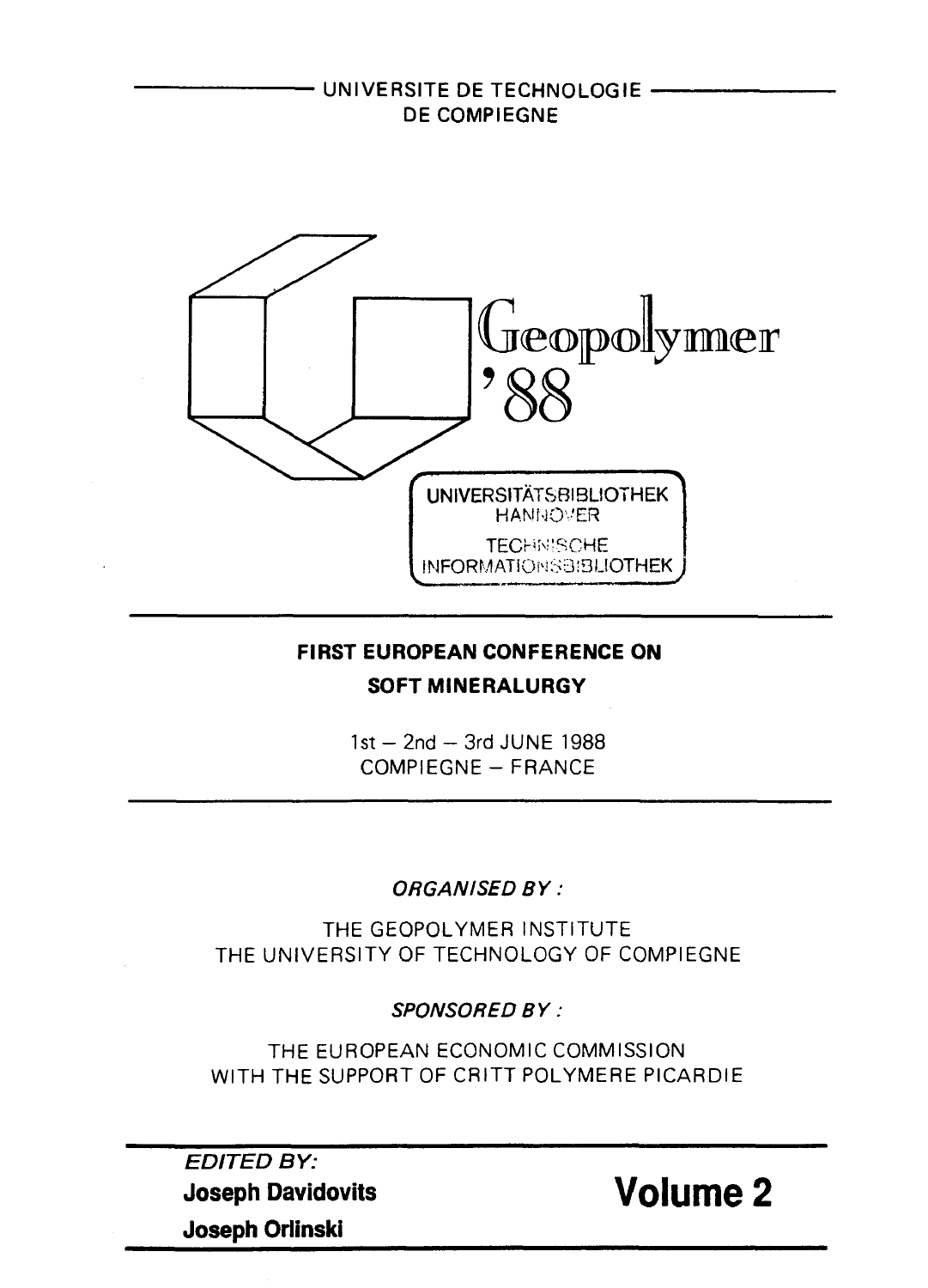|                             | Geopolymer '88                                                                                                                                                                                                                                                                                                                                                                     | -143- |  |  |
|-----------------------------|------------------------------------------------------------------------------------------------------------------------------------------------------------------------------------------------------------------------------------------------------------------------------------------------------------------------------------------------------------------------------------|-------|--|--|
| Volume <sub>2</sub><br>Page |                                                                                                                                                                                                                                                                                                                                                                                    |       |  |  |
| 10.                         | Structural Characterization of Geopolymeric Materials with<br>X-Ray Diffractometry and MAS-NMR Spectroscopy<br>Joseph Davidovits                                                                                                                                                                                                                                                   | 149   |  |  |
|                             | 10.1 Introduction<br>10.2 Crystalline Poly(sialate) (Si-O-Al-O-)n<br>10.3 Amorphous Poly(sialate-siloxo) (Si-O-Al-O-Si-O)n<br>(Na,K)-PSS and K-PSS<br>10.3.1 X-Ray powder diffraction<br>High-resolution Nuclear Magnetic Resonance MAS-NMR<br>10.3.2<br>spectroscopy<br>10.3.2.1 27Al MAS-NMR spectroscopy<br>10.3.2.2 29Si MAS-NMR Spectroscopy<br>10.4 Conclusion<br>References |       |  |  |
| 11.                         | Méthodes Nucléaires d'Analyse des Minéraux<br>Guy Demortier                                                                                                                                                                                                                                                                                                                        | 167   |  |  |
|                             | Summary<br>11.1 Introduction<br>11.2 Activation neutronique ou par particules chargées<br>11.3 Méthodes directes induites par irradiation de particules chargées.<br>11.4 La spectroscopie Mössbauer                                                                                                                                                                               |       |  |  |
| 12.                         | Structural Investigations of Natural and Synthetic Aluminosilicates<br>by High Resolution Solid State 29Si<br>and 27Al Nuclear Magnetic Resonance (MAS-NMR).<br>Zelimir Gabelica                                                                                                                                                                                                   | 177   |  |  |
|                             | Summary                                                                                                                                                                                                                                                                                                                                                                            |       |  |  |
| 13.                         | High-speed 29Si and 27Al MAS-NMR Studies of<br>Portland and High Alumina Cements.<br><b>Effects of Microsilica on Hydration Reactions and Products.</b><br>Jörgen Skibsted                                                                                                                                                                                                         | 179   |  |  |
|                             | 13.1 Introduction<br>13.2 Experimental<br>13.3 Aalborg White Portland (AWP) cement<br>13.3.1 Components<br>13.3.2 <sup>29</sup> Si MAS NMR studies of AWP cement components<br>13.3.3 Hydration of AWP Cement<br>13.3.4 The Effect of Microsilica on the Hydration                                                                                                                 |       |  |  |

 $\sim$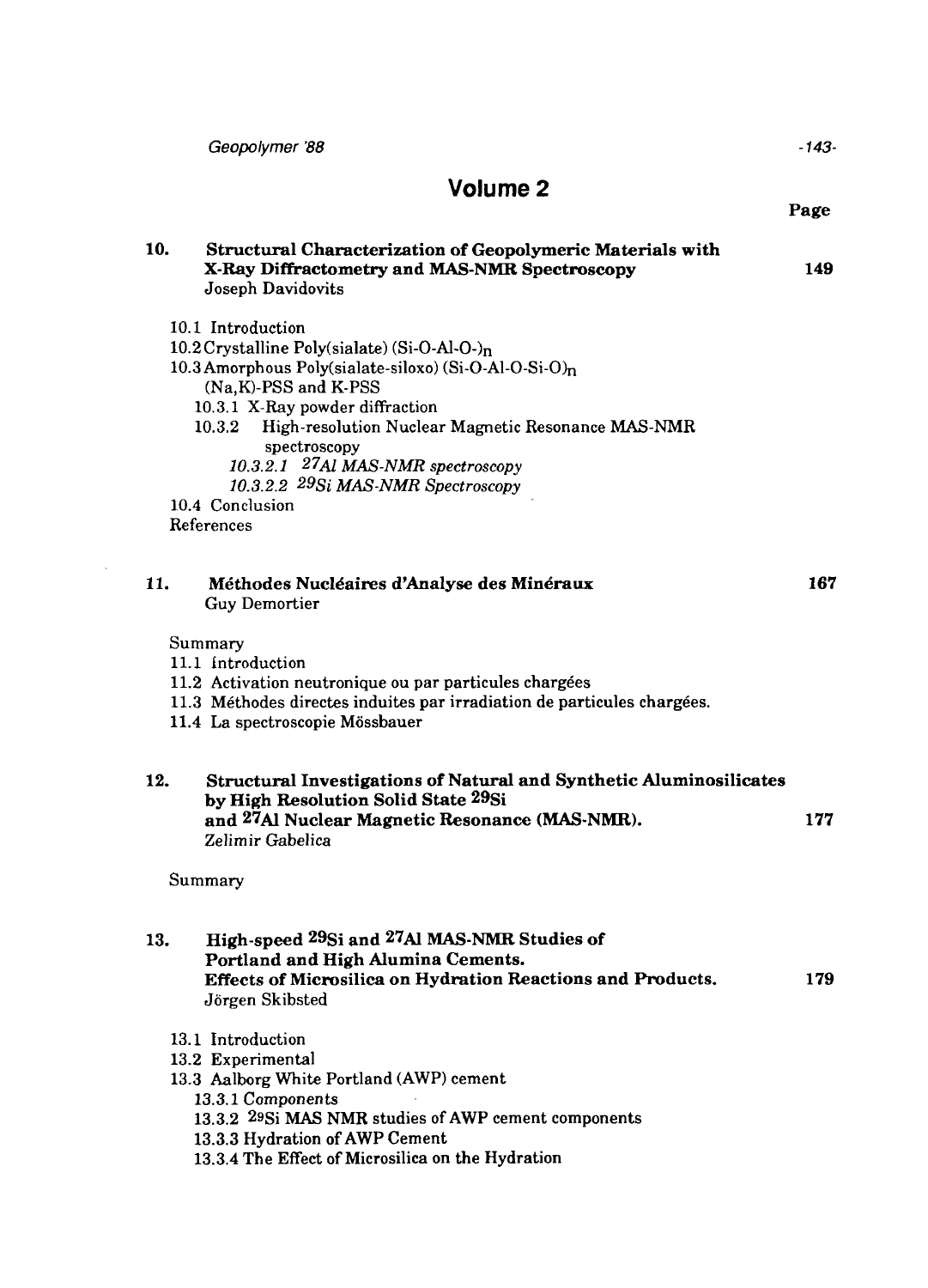13.3.5 27A1 MAS NMR 13.4. High Alumina Cement 13.4.1 Components and Hydration Process 13.4.2 Hydration of HAC 13.4.3 29Si MAS NMR 13.5 Concluding Remarks References **14. Development of Cementitious Materials 197** Lars Hjorth 14.1 Introduction 14.2 Low-technology, high volume materials. 14.3 High-technology, low volume materials. 14.4 Future development. **15. Advances in Chemically Bonded Ceramic Matrerials 205** David D. Double 15.1 Introduction 15.2 Chemically Bonded Ceramics based on High Strength Cements 15.3 Applications of Chemically Bonded Ceramic Materials References **16. Composites with Mineral Matrix in Low Energy Construction 215** G. Patfoort and J. Wastiels 16.1 Introduction 16.2 Energy and materials 16.3 Mineral polymers 16.4 Examples References **17. Durable Prehistoric Ancient Mortars and Concretes 223 Roman Malinowski** 17.1 Introduction 17.2 Durable Lime Mortars for Surface Protection (plasters)- Polishing Techniques. 17.3 Structural Mortars in Brick Walls. 17.4 Durable Structural Concrete. 17.5 Special Engineering and Material Solutions. 17.6 Origin of lime mortars; neolitic polished floors 17.7 Conclusion References

*-144-*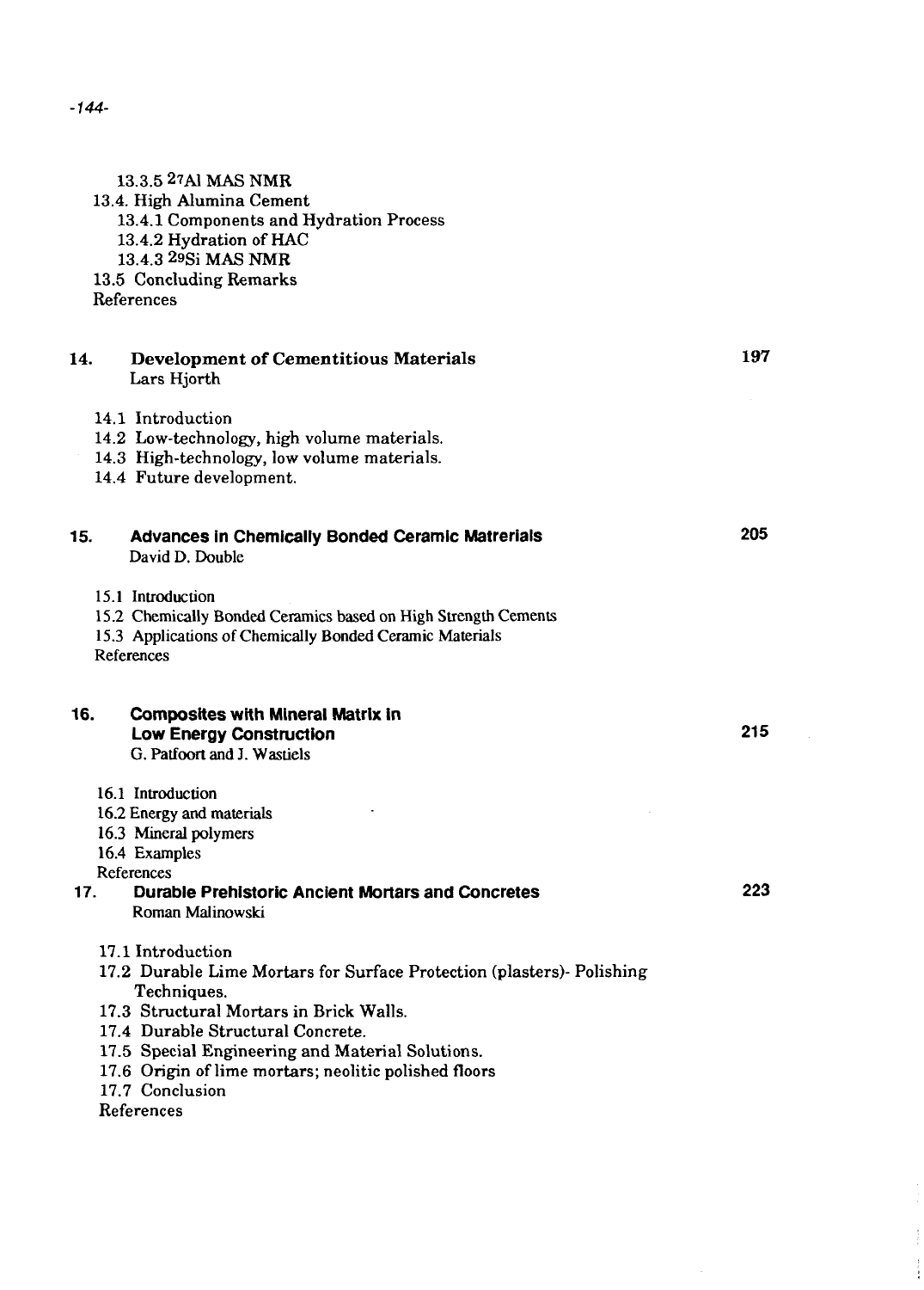|     | Geopolymer '88                                                       | -145- |
|-----|----------------------------------------------------------------------|-------|
| 18. | Le mystère de la soudure de l'or dans l'antiquité<br>Guy Demortier   | 245   |
|     | Summary                                                              |       |
|     | 18.1 Introduction                                                    |       |
|     | 18.2 Méthode expérimentale d'analyse non destructive.                |       |
|     | 18.3 Etude critique de quelques bijoux richement ouvragés.           |       |
|     | 18.4 Archéologie expérimentale                                       |       |
|     | 18.5 Interprétation du livre XXXIII de l'Histoire Naturelle de Pline |       |
|     | l'Ancien.                                                            |       |
|     | 18.6 Conclusions.                                                    |       |
|     | Références                                                           |       |
| 19. | Les Géopolymères: Nouveaux Matériaux                                 |       |
|     | pour la Décoration et l'Art.                                         | 269   |
|     | Georges Grimal                                                       |       |
|     | Summary                                                              |       |
|     | 19.1 Introduction                                                    |       |
|     | 19.1.1 Les matériaux nouveaux                                        |       |
|     | 19.1.2 Le renouveau                                                  |       |
|     | 19.2 De la Terre Glaise à la Pierre Dure                             |       |
|     | 19.3 L'Art du Relief                                                 |       |
|     | 19.4 La Lumière                                                      |       |
|     | 19.5 Conclusion                                                      |       |
| 20. | The Sol-Gel Methods of Synthesis                                     |       |
|     | of Glasses, Ceramics and Composites                                  | 287   |
|     | J. Zarzycki                                                          |       |
|     | 20.1 Introduction                                                    |       |
|     | 20.1.1 General Advantages and Disadvantages                          |       |
|     | 20.2 Formation of SiO2 Gels                                          |       |
|     | 20.2.1 Alkoxide method                                               |       |
|     | 20.2.2 Sol method                                                    |       |
|     | 20.2.3 Redispersion methods                                          |       |
|     | 20.3 Liquid Phase Elimination                                        |       |
|     | 20.3.1 Drying                                                        |       |
|     | 20.3.2 Curing.                                                       |       |
|     | 20.4 Sintering                                                       |       |
|     | 20.5 Multicomponent Gels                                             |       |
|     | 20.6 Forming Methods                                                 |       |
|     | References                                                           |       |
| 21. | Préparation de Films et Revêtements épais                            |       |
|     | par le Procédé Sol-Gel                                               | 303   |
|     | C. Guizard, A. Larbot et L. Cot.                                     |       |
|     |                                                                      |       |

 $\mathcal{L}^{\text{max}}_{\text{max}}$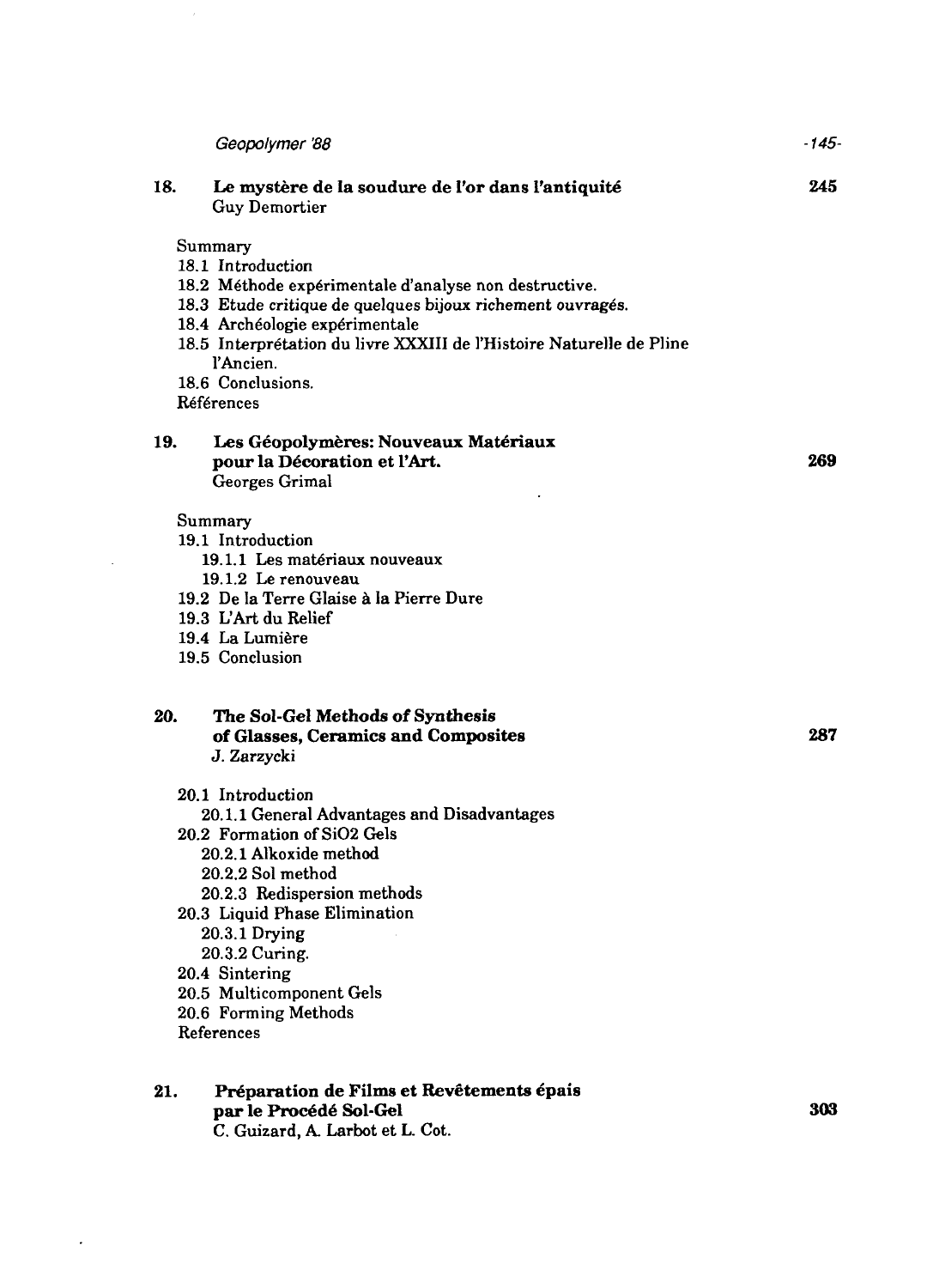Summary

- 21.1 Introduction
- 21.2 Transition Sol-Gel et revêtements
- 21.3 Rôles des ajouts organiques
- 21.4 Influence de la microstructure des gels sur la structure des revêtements.
- 21.5 Interface revetement support
- 21.6 Conclusion
- **Références**

#### **22. Composites a Matrices Minerales de type Geopolymere 315** Joseph Orlinski

22.1 Introduction

#### 22.2 Composites a Matrice Minerale: cas des GEOPOLYCERAM 22.2.1 Matrice Minérale: quels changements pour les utilisateurs! 22.2.2 Utilisation des Propriétés Intrinsèques de la Matrice GEOPOLYMITE pour concevoir des composites.

- 22.3 Comportements Globaux
- 22.4 Developpements Industries des GEOPOLYCERAM
	- *22A.I* Fonderie d'Aluminium
	- 22.4.2 Protection Thermique
	- 22.4.3 Moulage et Formage des Materiaux
- 22.5 Conclusion
- **Références**

## **23. Composite Materials with Geopolymer Matrix 325** Joseph Davidovits and Michel Davidovics

- 23.1 Aim of the Project
	- 23.1.1 Program of work:
	- 23.1.2 Scientific and socio-economic results expected.
- 23.2 Methods Used
	- 23.2.1 Fabrication of the test plates:
	- 23.2.2 Fabrication of molds, prototype tools, thermal shields:
- 23.3 Results obtained
	- 23.3.1 Choice of reinforcement:
	- 23.3.2 Glass fibre E
	- 23.3.3 Determination of mechanical properties under 3 point flexion:
	- 23.3.4 Fabrication of molds and tooling:
- 23.4 Conclusion
- 24. Caractérisation Mécanique de Composites **a Matrice Minerale 339**

Joseph Orlinski, Michele Guigon, Jean Luc Meyer

-746-